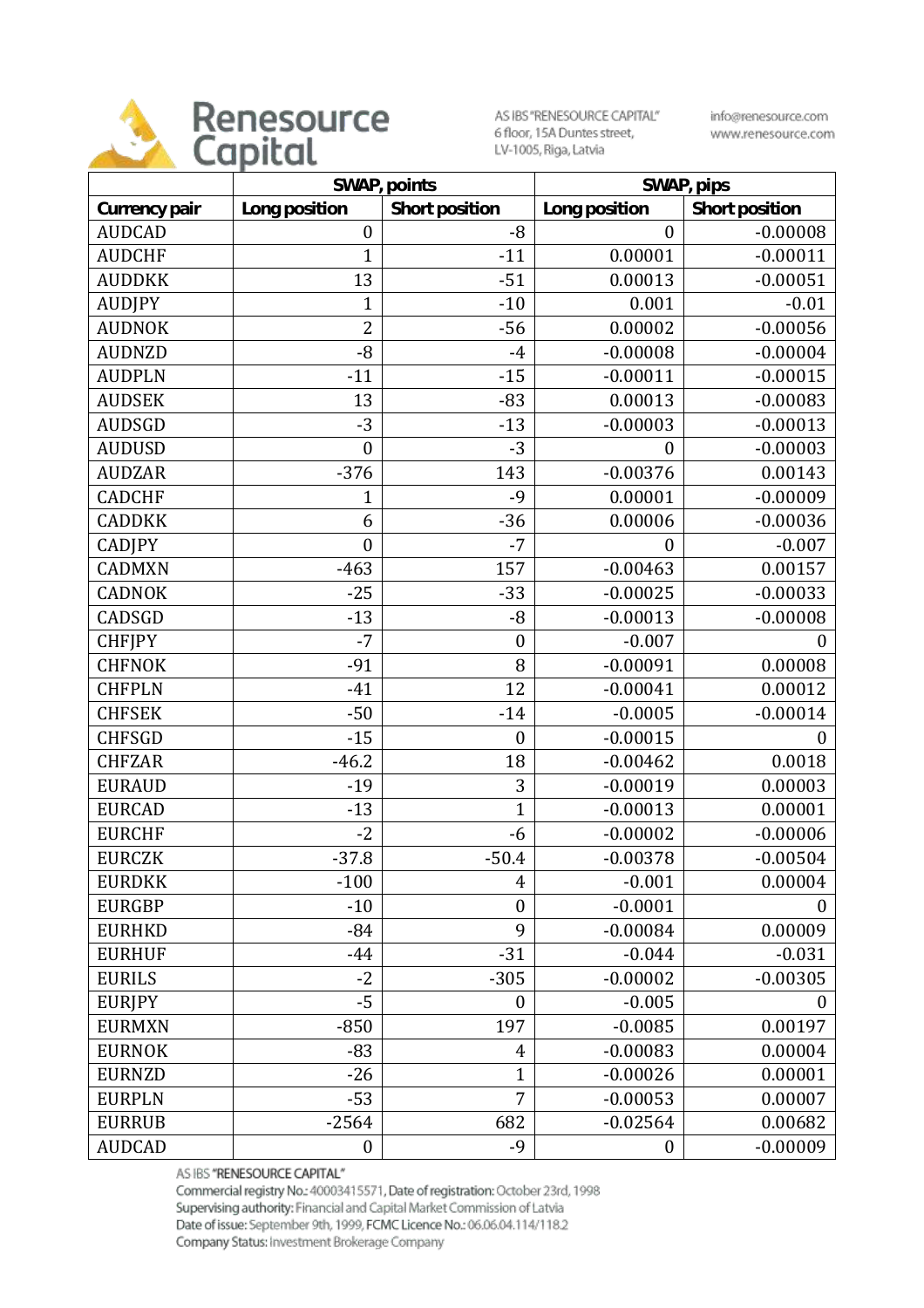

AS IBS "RENESOURCE CAPITAL" 6 floor, 15A Duntes street, LV-1005, Riga, Latvia

info@renesource.com www.renesource.com

|               | SWAP, points     |                  | SWAP, pips       |                |
|---------------|------------------|------------------|------------------|----------------|
| Currency pair | Long position    | Short position   | Long position    | Short position |
| <b>EURILS</b> | $-2$             | $-305$           | $-0.00002$       | $-0.00305$     |
| <b>EURJPY</b> | $-5$             | $\boldsymbol{0}$ | $-0.005$         | $\theta$       |
| <b>EURMXN</b> | $-850$           | 197              | $-0.0085$        | 0.00197        |
| <b>EURNOK</b> | $-83$            | 4                | $-0.00083$       | 0.00004        |
| <b>EURNZD</b> | $-26$            | $\mathbf{1}$     | $-0.00026$       | 0.00001        |
| <b>EURPLN</b> | $-53$            | 7                | $-0.00053$       | 0.00007        |
| <b>EURRUB</b> | $-2564$          | 682              | $-0.02564$       | 0.00682        |
| <b>EURSEK</b> | $-35$            | $-31$            | $-0.00035$       | $-0.00031$     |
| <b>EURSGD</b> | $-18$            | $-2$             | $-0.00018$       | $-0.00002$     |
| <b>EURTRY</b> | $-245$           | 60               | $-0.00245$       | 0.0006         |
| <b>EURUSD</b> | $-11$            | $\overline{2}$   | $-0.00011$       | 0.00002        |
| <b>EURZAR</b> | $-597$           | 151              | $-0.00597$       | 0.00151        |
| <b>GBPAUD</b> | $-16$            | $\overline{2}$   | $-0.00016$       | 0.00002        |
| <b>GBPCAD</b> | $-9$             | $-2$             | $-0.00009$       | $-0.00002$     |
| <b>GBPCHF</b> | $\overline{1}$   | $-11$            | 0.00001          | $-0.00011$     |
| <b>GBPDKK</b> | $-87$            | $-15$            | $-0.00087$       | $-0.00015$     |
| <b>GBPJPY</b> | $-1$             | $-7$             | $-0.001$         | $-0.007$       |
| <b>GBPNOK</b> | $-59$            | $-26$            | $-0.00059$       | $-0.00026$     |
| <b>GBPNZD</b> | $-23$            | 1                | $-0.00023$       | 0.00001        |
| <b>GBPPLN</b> | $-44$            | $\overline{2}$   | $-0.00044$       | 0.00002        |
| <b>GBPSEK</b> | $-3$             | $-72$            | $-0.00003$       | $-0.00072$     |
| <b>GBPSGD</b> | $-11$            | $-9$             | $-0.00011$       | $-0.00009$     |
| <b>GBPTRY</b> | $-263$           | 63               | $-0.00263$       | 0.00063        |
| <b>GBPUSD</b> | $-8$             | $\overline{1}$   | $-0.00008$       | 0.00001        |
| <b>GBPZAR</b> | $-622$           | 151              | $-0.00622$       | 0.00151        |
| <b>HKDJPY</b> | $-46$            | $-71$            | $-0.00046$       | $-0.00071$     |
| <b>MXNJPY</b> | $\boldsymbol{0}$ | $-3$             | $\boldsymbol{0}$ | $-0.00003$     |
| <b>NOKJPY</b> | $-26$            | $-75$            | $-0.00026$       | $-0.00075$     |
| <b>NOKSEK</b> | $-1$             | $-10$            | $-0.00001$       | $-0.0001$      |
| <b>NZDCAD</b> | $\boldsymbol{0}$ | $-10$            | $\boldsymbol{0}$ | $-0.0001$      |
| <b>NZDCHF</b> | $\overline{2}$   | $-12$            | 0.00002          | $-0.00012$     |
| <b>NZDJPY</b> | $\overline{1}$   | $-11$            | 0.001            | $-0.011$       |
| <b>NZDSEK</b> | 25               | $-69$            | 0.00025          | $-0.00069$     |
| <b>NZDSGD</b> | $\mathbf 1$      | $-7$             | 0.00001          | $-0.00007$     |
| <b>NZDUSD</b> | $\boldsymbol{0}$ | $-5$             | $\boldsymbol{0}$ | $-0.00005$     |
| <b>PLNJPY</b> | $\boldsymbol{0}$ | $-4$             | $\boldsymbol{0}$ | $-0.0004$      |
| SGDJPY        | $-3$             | $-8$             | $-0.003$         | $-0.008$       |
| <b>TRYJPY</b> | $\boldsymbol{0}$ | $-16$            | $\boldsymbol{0}$ | $-0.016$       |
| <b>USDCAD</b> | $\boldsymbol{0}$ | $-5$             | $\boldsymbol{0}$ | $-0.00005$     |

AS IBS "RENESOURCE CAPITAL"

Commercial registry No.: 40003415571, Date of registration: October 23rd, 1998 Supervising authority: Financial and Capital Market Commission of Latvia Date of issue: September 9th, 1999, FCMC Licence No.: 06.06.04.114/118.2 Company Status: Investment Brokerage Company